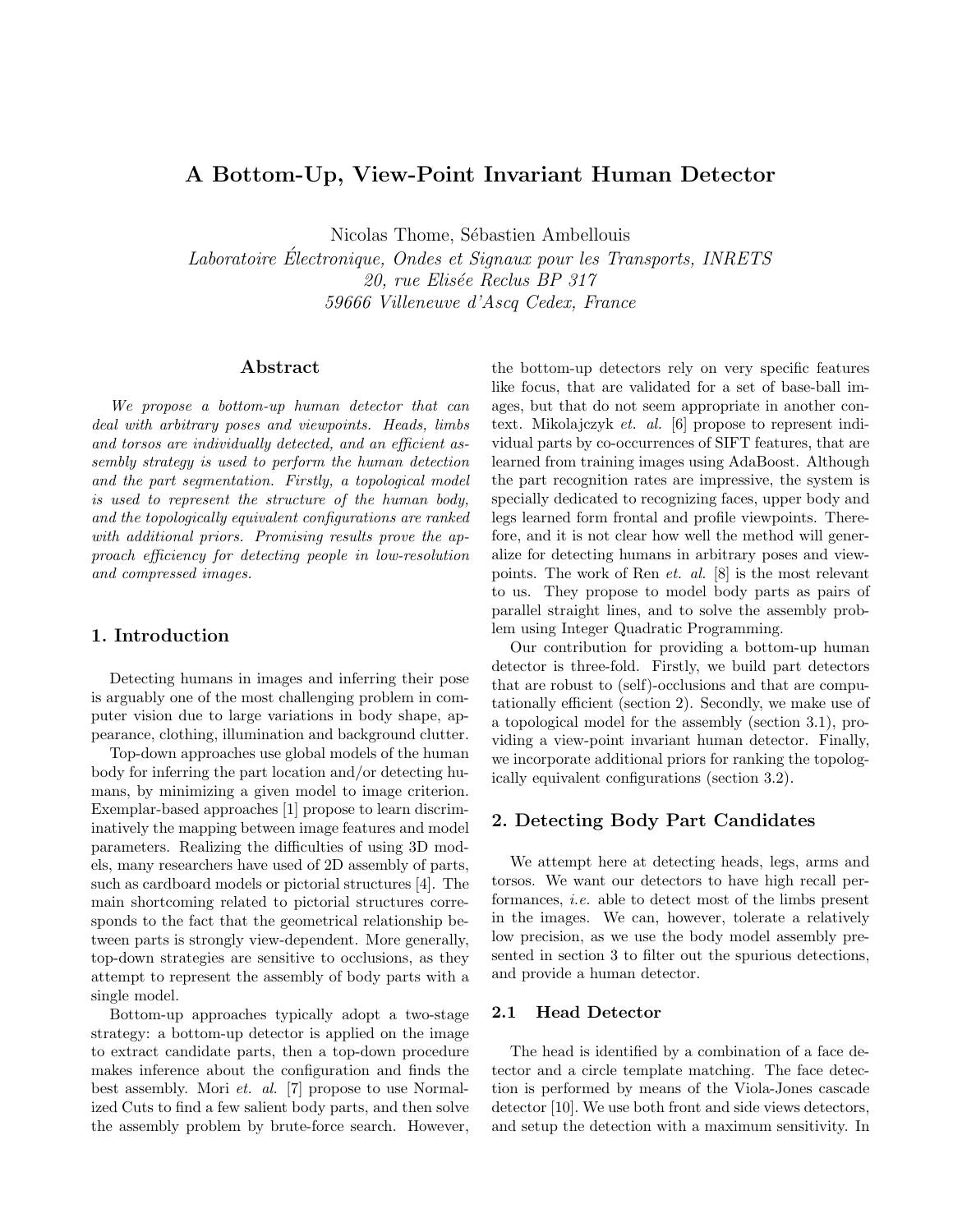order to identify head facing back the camera, we use a template shape matching approach dedicated to locating circles. We use an algorithm based on the Distance Transform (DT) matching [5]. Let us consider the original image  $I$ , and let us denote  $I<sub>E</sub>$  the binary image obtained by applying a Canny edge detector. Basically, the DT matching consists in computing a dissimilarity between a segmented template  $T_c$  representing the prior shape (e.g. a circle). Computing the DT of  $I<sub>E</sub>$  leads to a non-binary image, that we denote  $I'_E$ . The template  $T_c$  is mapped onto  $I'_E$  after different affine transformations. The matching measure  $DT_{T_c}(I)$  is determined by the pixel values of  $I'_E$  which lie "under"  $T_c$ :

$$
DT_{T_c}(I) = \frac{1}{|T_c'|} \sum_{t \in T_c} I'_E(t)
$$
 (1)

where  $|T_c|$  denotes the number of edge points in  $T_c$  and  $I_E^\prime(t)$  denotes the chamfer distance between edge  $t$  in  $T_c$ and the closest edge in  $I<sub>E</sub>$ .

## 2.2 Limbs Detector

Legs and arms are modeled as parallel lines of contrast. This is clearly a simplistic representation, but that remains valid for a wide range of poses and viewpoints, as discussed in section 1. Roughly speaking, there exits two different kinds of strategies to detect pairs of parallel segments. Top-Down strategies [4] process similarly as the method described in section 2.1 for our shape-based head recognition. However, the algorithm requires to exhaustively search for rotations and foreshortening when detecting limbs, and is therefore very time consuming, even with a coarse discretization of the parameter space. Alternatively, some authors take advantage of the structure of the image and directly use the edge map  $I_E$ , decompose it into segments, and apply pair-wise constraints based on parallelism to identify the candidates [8]. However, it is difficult in unspecified conditions to detect both segments for parts in  $I<sub>E</sub>$ , mainly due to clutter, occlusions and loose clothing.

In this work, we propose an intermediate solution. Firstly, we extract a set of straight line segments from  $I<sub>E</sub>$ . Then, we apply a template matching by searching for parallel segments having a low dissimilarity when computing the chamfer distance  $DT_G$  stated in equation 1. The well known non-maxima suppression method is applied to only keep the largest response candidates. This hybrid strategy provides a scale invariant limb detector, that is able to detect arms and legs with a single segment extracted from the edge map, without being time consuming: for a given segment, the parameter space is reduced to one parameter, *i.e.* the width of the limb.

#### 2.3 Detecting Torsos

The torso identification is arguably the most difficult task when using bottom-up detectors, due to strong occlusions by the other parts like arms. Therefore, our experiments prove that is not reasonable to expect detecting torsos by identifying even a single segment, due to these strong self-occlusions. For that reason, we choose to use a parallel line template  $T_l$ , and to detect torsos by using the chamfer matching technique stated in equation 1. To make the torso detection view point invariant (its width is sensitively larger for a front view than for a side view), the dissimilarities are computed by varying the aspect ratio of the template. We tolerate torso candidates with a quite large dissimilarity threshold  $\theta$ , since the template poorly explain the image evidence in case of self-occlusions. We come back to that point in section 3.2.1. In addition, to make the approach computationally efficient, we propose to infer the possible torso dimensions from the detections of the other parts, using anthropometric data [2]. Thus, once the different candidates for the limbs are extracted, we cluster them depending on their width value, that gives a good estimate of the size of the part (contrary to its height, due to foreshortening). Then, we run the mean-shift algorithm [3] for clustering the different limbs into an unspecified number of classes. The center of each class is used to guide the torso detection. Our strategy takes advantage of the previous limbs detection results (less sensitive to the occlusions) to specify the torso search area in the parameter space. It makes the detection more accurate without increasing its computational cost.

## 3. The Part Assembly Process

Once the different candidates detected, we form a set of configurations by merging "loosely neighboring" parts in the image. For each configuration, we compute its dissimilarity  $D_H$  of being a human as follows:

$$
D_H = w_g D_g + w_t D_{top} + w_a D_{app} + w_l D_{lg} \qquad (2)
$$

 $D_g$  is a term dedicated to pruning configurations that are not physically valid. We use a strategy inspired from [7], using anthropometric data [2] for checking the size compatibility between limbs. Formally, we have  $D_g = 0$  if the configuration is physically valid and  $D_q = \infty$  otherwise.

#### 3.1 Topological Human Body Model

 $D_{top}$  corresponds to a topological matching between the part assembly and a model of the human skeleton. This score is estimated by using a graph matching strategy inspired from the "shock graphs" [9]. Thus, we generate off-line a topological model graph, denoted  $G_M$ ,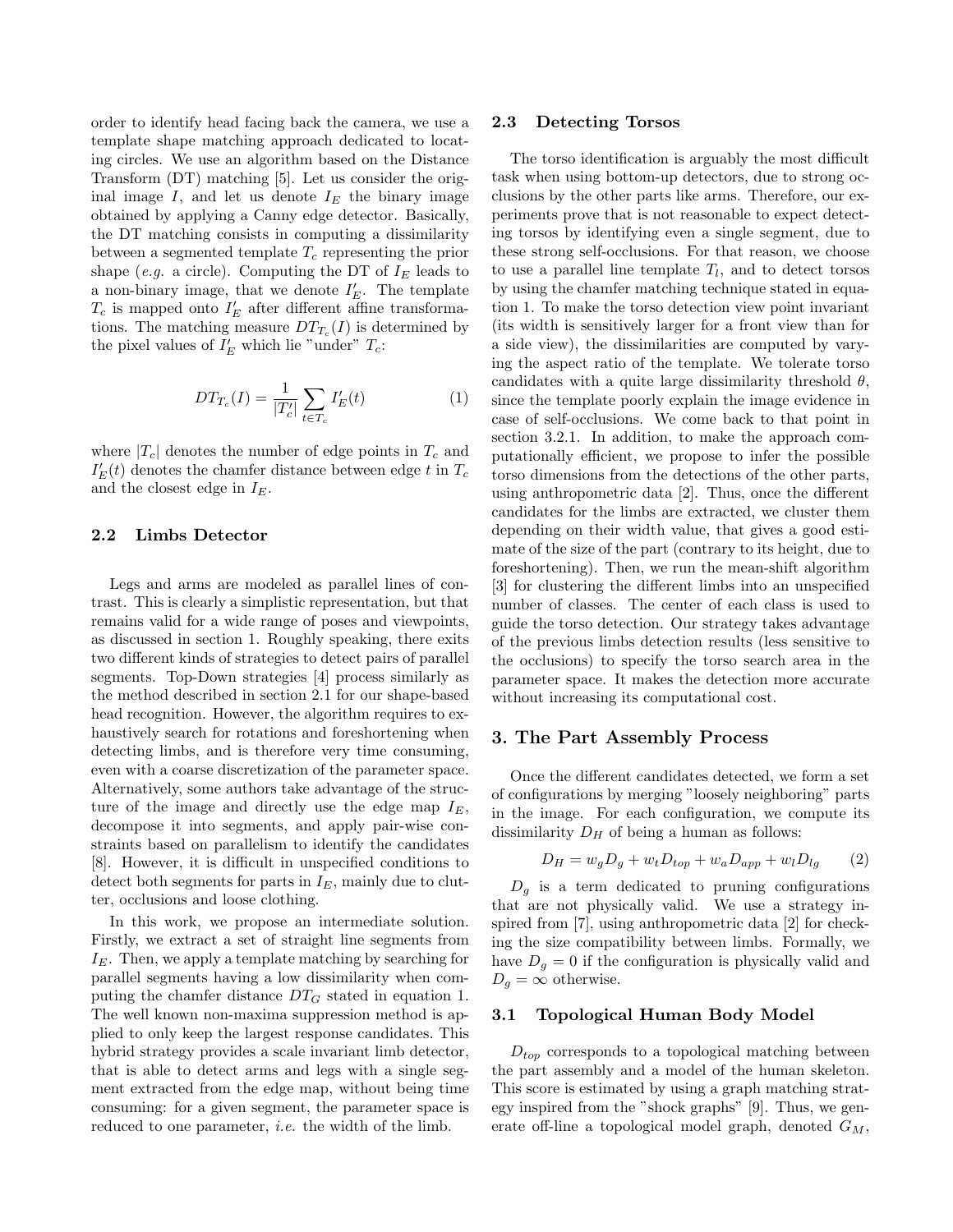representing the human body structure, *i.e.* the connections between parts. For each formed configuration in the image, we generate on-line a graph from the part assembly, denoted  $G_I$ . Matching the part assembly to the topological model is formulated as the problem of estimating the dissimilarity between the structures of the graphs  $G_I$  and  $G_M$ . For that purpose, we compute a Topological Vector Signature (TSV) for the roots of the two graphs, denoted  $\chi_M^0$  and  $\chi_I^0$ , as detailed in [9]. The dissimilarity  $D_{top}$  between  $G_I$  and  $G_M$  is estimated by computing the euclidean distance between the TSVs of the two roots:

$$
D_{top} = \sqrt{\frac{1}{N} \sum_{i=1}^{N} \left[ \chi_M^0(i) - \chi_I^0(i) \right]^2}
$$
 (3)

where  $N = \max(\Delta(G_M), \Delta(G_I)), \Delta(G_M)$  and  $\Delta(G_I)$ being the maximal degree of  $G_M$  and  $G_I$ , respectively.

The major strength of the graph matching consists in only using the topological information for performing the correspondence, i.e. the connection between limbs, leading to a viewpoint invariant human detector. Thresholding  $D_{top}$  to  $D_{top}^T$  makes it possible to seek for assemblies having a structure in accordance to the human body connections and to efficiently filter out spurious configurations. Note that if no configuration scores below  $D_{top}^T$ , the detection process concludes that the image does not contain any human. In that case, we have  $D_H = \infty$ . We insist here on the fact that our topological matching scheme is much more robust to missing parts than top-down approaches trying to determine the model parameters that best explain the image evidence. Indeed, although we use a single model for modeling the part assembly, we can take advantage of the strong background of the shock graphs: for example, theoretical properties have been derived regarding the robustness of the TSV to minor perturbations (see [9]) such as noise, insertion/suppression of node, etc.

#### 3.2 Incorporating additional Priors

When a human is effectively present in the image, there are usually many assemblies that are topologically equivalent, and that have to be ranked with another strategy. There are, indeed, dependencies among the body parts that cannot be captured by a tree. The terms  $D_{app}$  and  $D_{lg}$  of equation 2 are defined for that purpose.

 $D_{app}$  is a term that encodes prior about symmetry in clothing and support assemblies for which the appearance of left and right limbs is similar. Let us consider  $H_l$  and  $H_r$  the color histograms of two left and right detected limbs. The dissimilarity between  $H_l$  and  $H_r$  is determined using the  $\chi^2$  distance:

$$
D_{app} = \chi^2(H_l, H_r) = \frac{1}{2} \sum_{i=1}^{B} \frac{[H_l(i) - H_r(i)]^2}{H_l(i) + H_r(i)} \tag{4}
$$

where  $B$  denotes the number of bins of the histograms.

#### 3.2.1 Occlusion-sensitive Image Likelihood

When multiple body parts fit the same image region, the independent parts models poorly explain the overall image evidence. Let us consider two parts  $L_1$  and  $L_2$  that overlap in the image plane. Both parts have been detected using the chamfer distances for templates  $T_1$  and  $T_2$ , respectively. In the overlap area, only one template model is valid for predicting the image data. The last term of equation 2,  $D_{lg}(L_1, L_2)$ , corresponds to a more global reasoning about the configuration, dedicated to estimating a combined image likelihood of the assembly, by explicitly taking into account self-occlusions:

$$
D_{lg}(L_1, L_2) = DT_{T_1} + DT_{T_2} + min_{i \in \{1, 2\}} DT_{\cap}^i \qquad (5)
$$

Figure 1 illustrates the occlusion-sensitive likelihood formulation, and details the terms of equation 5. Minimizing  $DT_{\bigcap}^i$ ,  $i \in \{1, 2\}$ , consists in identifying which part partially occludes the other in the overlap area. Figure 1a) illustrates a given binary edge image and two overlapping templates  $T_1$  and  $T_2$  for the torso (in green) and the arm (in blue), respectively. Both possibilities (the torso occluding the arm and vice-versa) are shown in figure 1b) and 1c), respectively. In this example, we expect our occlusion-sensitive likelihood to score the configuration c) with the smallest distance  $DT_{\cap}^2$ , as the arm is actually occluding the torso.



**Figure 1. Occlusion-sensitive Likelihood**

## 4 Results

We present here results illustrating our approach ability to detect people by the combination of its visible parts, and the possibility to segment the limbs in the image.

Figure 2 illustrates the result for an upright standing pose, with a strong amount of background clutter. From